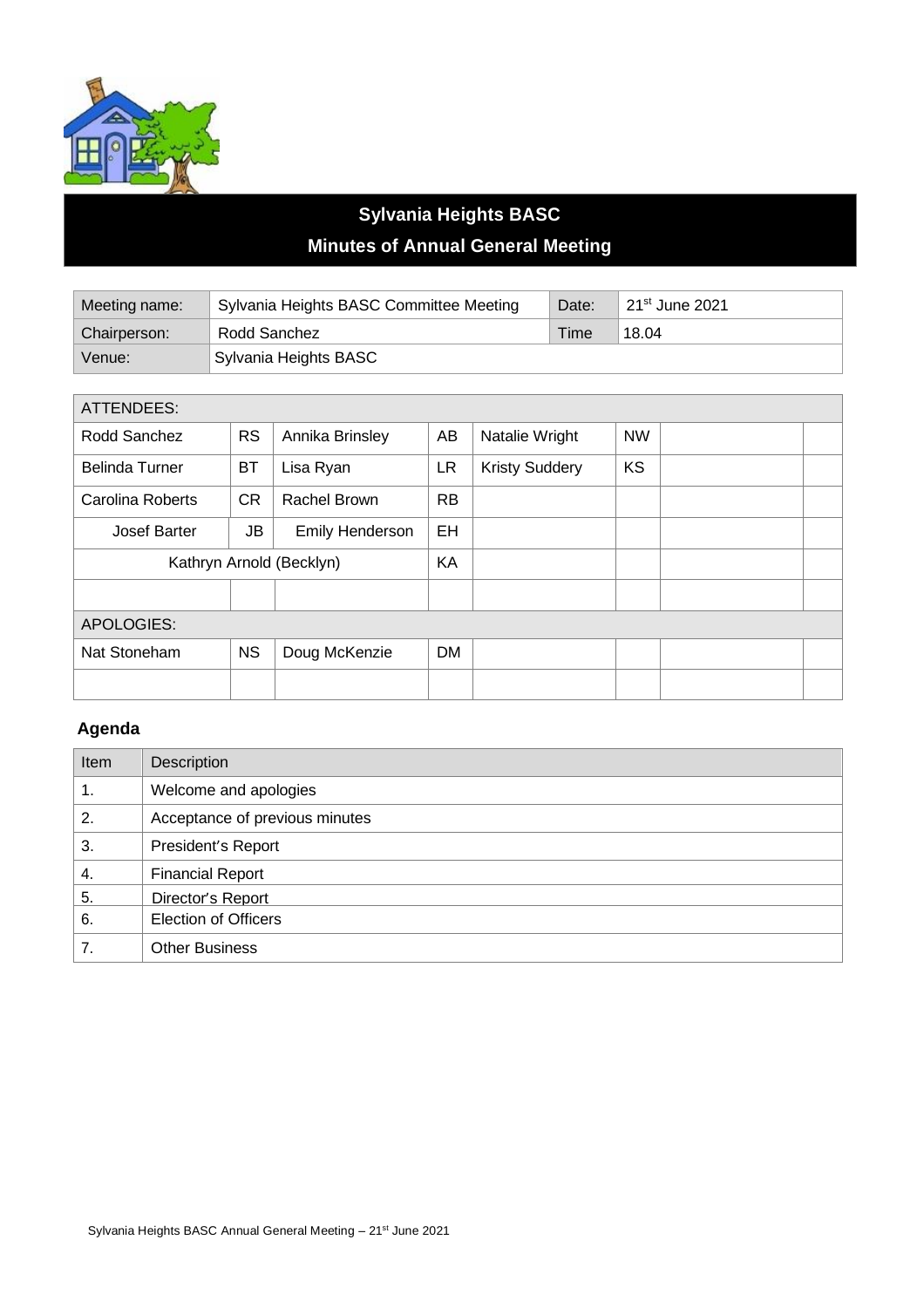

## **Meeting Minutes**

|    | <b>Item Decision</b>                                                                                    |                                                                       |                       |                         |
|----|---------------------------------------------------------------------------------------------------------|-----------------------------------------------------------------------|-----------------------|-------------------------|
| 1. | Welcome and apologies -Meeting opened at 18:04 and apologies noted.                                     |                                                                       |                       |                         |
|    | Overview of the Centre, Committee Management of Centre                                                  |                                                                       |                       |                         |
| 2. | Acceptance of previous minutes including matters arising                                                |                                                                       |                       |                         |
|    | Minutes displayed on website for 8 weeks following 2020 AGM and taken as accepted                       |                                                                       |                       |                         |
|    |                                                                                                         |                                                                       |                       |                         |
| 3. |                                                                                                         |                                                                       |                       |                         |
|    | <b>President's Report - RS</b>                                                                          |                                                                       |                       |                         |
|    | Set up of 3P's meeting to work together for the benefit of the school.                                  |                                                                       |                       |                         |
|    | Approx \$500k in account                                                                                |                                                                       |                       |                         |
|    | Remained financial through COVID                                                                        |                                                                       |                       |                         |
|    | Pre Covid the Centre was almost @ 120/day - building expenses to accommodate this.                      |                                                                       |                       |                         |
|    | Assessment & audit coming up, have always passed.<br>Staffing is causing some difficulty to fill roles. |                                                                       |                       |                         |
|    |                                                                                                         | Verandah repairs are the next project - quotes have been carried out. |                       |                         |
|    |                                                                                                         |                                                                       |                       |                         |
|    |                                                                                                         |                                                                       |                       |                         |
| 3. | <b>Financial Report - KA</b>                                                                            |                                                                       |                       |                         |
|    | Audit report presented.                                                                                 |                                                                       |                       |                         |
|    | Report will be able in Committee section of website.                                                    |                                                                       |                       |                         |
|    | Accounting surplus                                                                                      |                                                                       |                       |                         |
|    | Unqualified audited accounts                                                                            |                                                                       |                       |                         |
|    | Copy of report to be passed onto School Principal.                                                      |                                                                       |                       |                         |
|    |                                                                                                         |                                                                       |                       |                         |
|    |                                                                                                         |                                                                       |                       |                         |
| 4. | <b>SH BASC Director Update</b><br>Recruitment is the current focus.<br><b>ISU</b> overview              |                                                                       |                       |                         |
|    |                                                                                                         |                                                                       |                       |                         |
|    |                                                                                                         |                                                                       |                       |                         |
|    | AnR                                                                                                     |                                                                       |                       |                         |
| 5. | <b>Election of Officers</b>                                                                             |                                                                       |                       |                         |
|    | <b>President</b>                                                                                        | <b>Rodd Sanchez</b>                                                   | <b>General Member</b> | <b>Rachel Brown</b>     |
|    | <b>Vice President</b>                                                                                   | <b>Belinda Turner</b>                                                 | <b>General Member</b> | <b>Annika Brinsley</b>  |
|    | <b>Treasurer</b>                                                                                        | <b>Natalie Wright</b>                                                 | <b>General Member</b> | Lisa Ryan               |
|    | <b>Secretary</b>                                                                                        | <b>Josef Barter</b>                                                   | <b>General Member</b> | <b>Carolina Roberts</b> |
|    | <b>Public Officer</b>                                                                                   | Doug McKenzie                                                         | <b>Auditor</b>        | Harry Yen - Elite       |